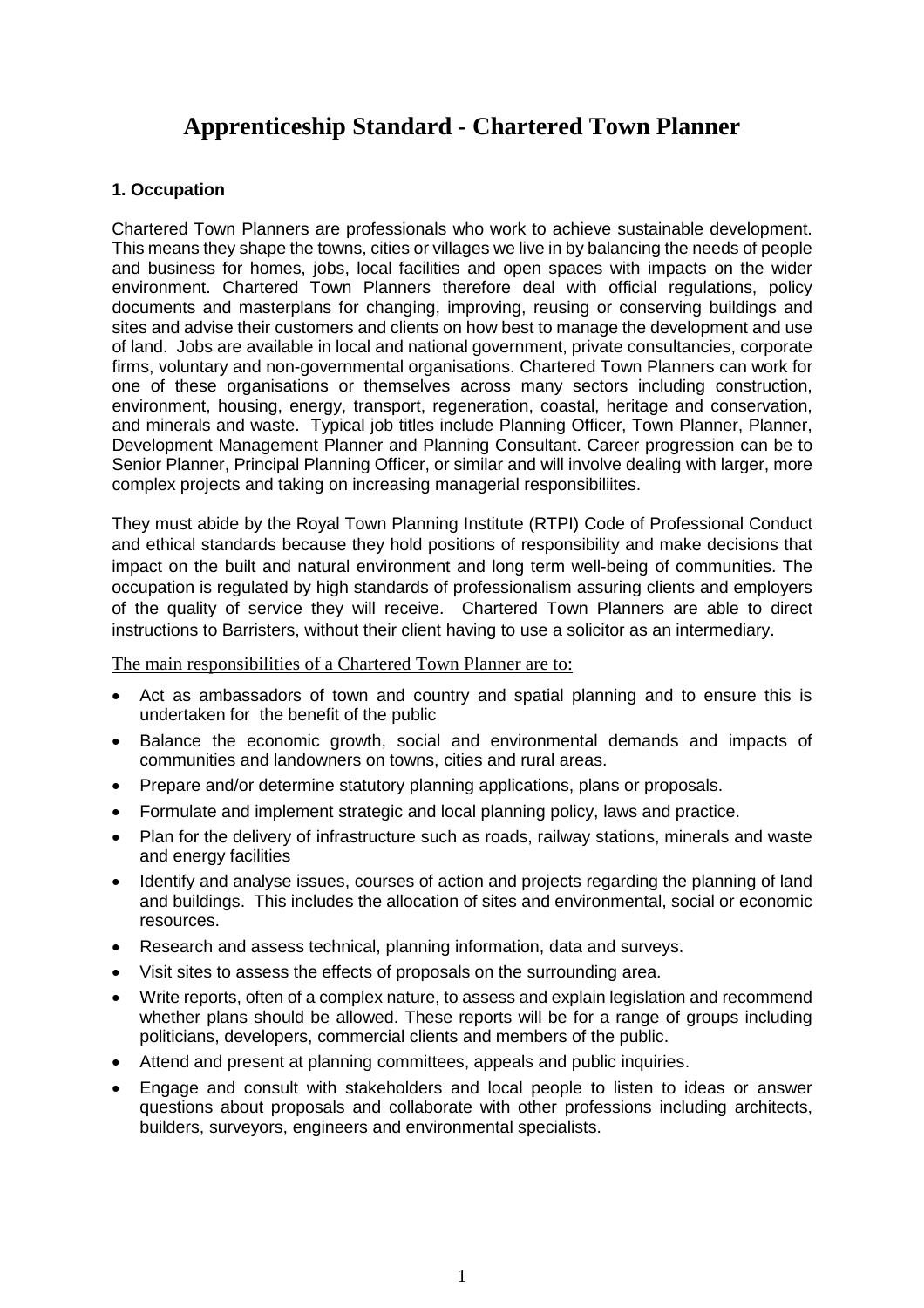## 2. **Knowledge, Skills and Behaviours**

| Knowledge                                                        | Chartered Town Planners have knowledge and understanding of:                                                                                                                                                                                                                                                                                                                                                                                                                                                                                                                                                                                                                                           |
|------------------------------------------------------------------|--------------------------------------------------------------------------------------------------------------------------------------------------------------------------------------------------------------------------------------------------------------------------------------------------------------------------------------------------------------------------------------------------------------------------------------------------------------------------------------------------------------------------------------------------------------------------------------------------------------------------------------------------------------------------------------------------------|
| Planning theory,<br>policy and<br>practice                       | Spatial planning in different contexts and development scales as well as<br>planning policy at national, regional, local and neighbourhood levels. The<br>plan led system and policy frameworks, local plans and neighbourhood<br>plans. National policy statements for major infrastructure and other<br>published Government guidance and initiatives.                                                                                                                                                                                                                                                                                                                                               |
| <b>Planning and</b><br>related law                               | The purpose of planning and the nature and operation of the statutory land<br>use planning system in the UK and the administrative legal and regulatory<br>framework within which it operates related to the built and natural<br>environment. The approaches taken by the different administrations of the<br>UK. The role of planning law in development management and the<br>mechanisms used including planning applications, permissions, permitted<br>development, conditions, planning agreements, enforcement and appeals.<br>The regulatory requirements of plan making to ensure compliance with the<br>necessary processes. Planning for nationally significant infrastructure<br>projects. |
| <b>Political</b><br>framework                                    | The political nature of spatial planning and how planners work within<br>democratic decision making structures including levels of democracy. The<br>role of councillors/politicians, consultees, town and community councils,<br>members of the public, developers, voluntary and single interest groups.<br>The various means of how interested parties can be involved in the<br>planning process including submitting representations and the implications<br>of challenging decisions and potential consequences.                                                                                                                                                                                 |
| <b>Sustainability and</b><br>resource<br>management              | Sustainable development and how to balance the needs of communities,<br>government and business, and a range of social, economic and<br>environmental objectives in line with environmental legislation. The<br>contribution that planning can make to the built and natural environment<br>and the implications of climate change. How spatial planning supports<br>efficient management of resources and use of land.                                                                                                                                                                                                                                                                                |
| <b>Placemaking and</b><br>design                                 | Spatial design and master planning. Principles and processes for creating<br>high quality places and enhancing the public realm for the benefit of all in<br>society. The link between placemaking and health and wellbeing. The<br>relationship between development proposals and their physical, cultural<br>and social context, impact on amenity and the wider environment including<br>transport and movement.                                                                                                                                                                                                                                                                                    |
| <b>Stakeholder</b><br>engagement and<br>community<br>involvement | Types of stakeholders including communities, consultees and statutory<br>bodies. Importance of and reasons for engagement, principles of<br>engagement and how to plan for and achieve effective engagement at each<br>stage of the development process. Role of communication in planning and<br>importance of working in an interdisciplinary context. Equality of<br>opportunity.                                                                                                                                                                                                                                                                                                                   |
| <b>Economic</b><br>framework                                     | The economics of land and property markets and of the development<br>process. The rationale of government intervention through planning. The<br>implications for generating added value for the community. Development                                                                                                                                                                                                                                                                                                                                                                                                                                                                                 |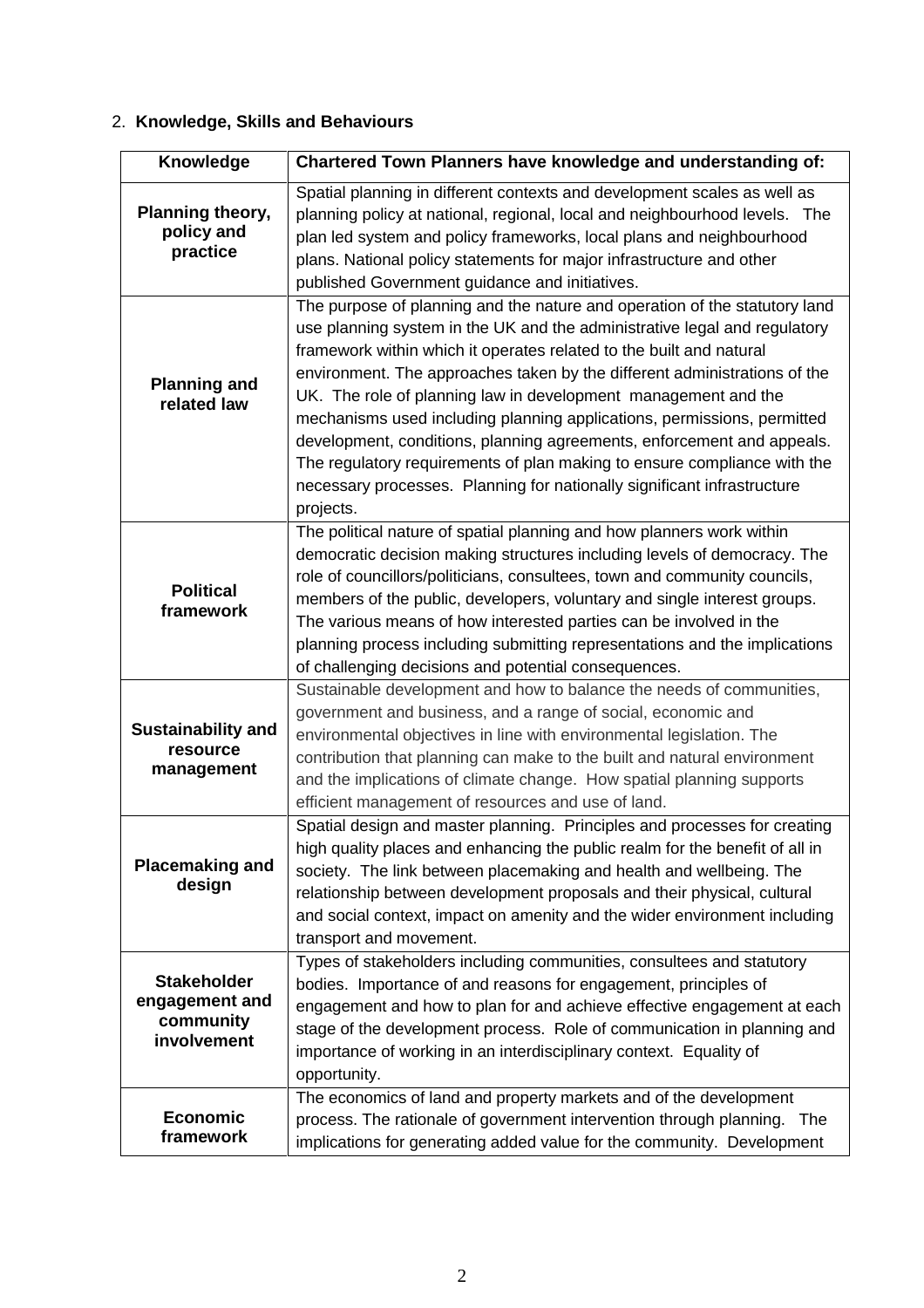|                     | appraisal, viability and evaluation of the impact of planning decisions    |
|---------------------|----------------------------------------------------------------------------|
|                     | including planning requirements, agreements and/or conditions.             |
| <b>Professional</b> | The characteristics of a professional planner, the importance of upholding |
| ethics and ethical  | the highest standards of ethical behaviour and commitment to maintaining   |
| framework           | and developing professional competence. The required standards of          |
|                     | practice and ethics for Chartered Town Planners and the core ethical       |
|                     | principles.                                                                |

| <b>Skills</b>                                                        | <b>Chartered Town Planners are able to:</b>                                                                                                                                                                                                                                                                                                                                                                                                                                                                                                                                      |
|----------------------------------------------------------------------|----------------------------------------------------------------------------------------------------------------------------------------------------------------------------------------------------------------------------------------------------------------------------------------------------------------------------------------------------------------------------------------------------------------------------------------------------------------------------------------------------------------------------------------------------------------------------------|
| <b>Preparation of</b><br>plans, policies<br>and related<br>documents | Undertake research and analysis of information for planning policy<br>formulation and to prepare material for policy, guidelines and advice.<br>Typically this would include spatial development strategies and statutory<br>development plans, development briefs, design guides, sustainability<br>appraisal, materials for inquiry, advocacy or presentations in public or to<br>councillors or clients.                                                                                                                                                                      |
| Plan<br>implementation                                               | Implement policies and procedures set out in plans, legislation and related<br>documents. Typically, this would include statutory development<br>management, the preparation and submission of planning applications,<br>implementation of plans or schemes for matters such as conservation,<br>environmental improvement, economic development or regeneration,<br>infrastructure, minerals or waste. Site appraisal, feasibility studies and<br>other forms of study preparatory to the submission of a planning<br>application. Planning enforcement, appeals and inquiries. |
| <b>Creative vision</b><br>and design                                 | Produce creative and innovative design strategies, policies and solutions.<br>Typically, this would include buildings, public realm, landscaping, villages,<br>towns, cities or other parts of the urban and rural environment.                                                                                                                                                                                                                                                                                                                                                  |
| <b>Critical analysis</b><br>and decision<br>making                   | Collect data using appropriate systems and software, undertake<br>investigations and research to inform quantitative and qualitative analysis<br>and appraisal. Weigh evidence and evaluate alternative planning<br>solutions. Make clear, integrated responses and evidence based<br>decisions. Demonstrate sound judgement and the ability to balance<br>varying objectives.                                                                                                                                                                                                   |
| <b>Stakeholder</b><br>management and<br>leadership                   | Engage with and manage stakeholders and customers and build positive,<br>relationships. Communicate, negotiate, advocate and mediate effectively<br>and respond appropriately to resolve conflict.                                                                                                                                                                                                                                                                                                                                                                               |
| Project<br>management                                                | Define clear aims and objectives and deliver projects to time and to budget.<br>Use appropriate information technology. Lead and manage a process from<br>start to finish and evaluate the outcome identifying actions for improvement<br>and development.                                                                                                                                                                                                                                                                                                                       |
| <b>Collaborative and</b><br>multidisciplinary<br>working             | Work in partnership. Network, create and maintain an environment where<br>information is shared.                                                                                                                                                                                                                                                                                                                                                                                                                                                                                 |
| Interpersonal<br><b>skills</b>                                       | Communicate clearly in writing and verbally. Negotiate and mediate. Work<br>independently and as part of a team and lead others. Manage work and<br>time. Customer and client care.                                                                                                                                                                                                                                                                                                                                                                                              |